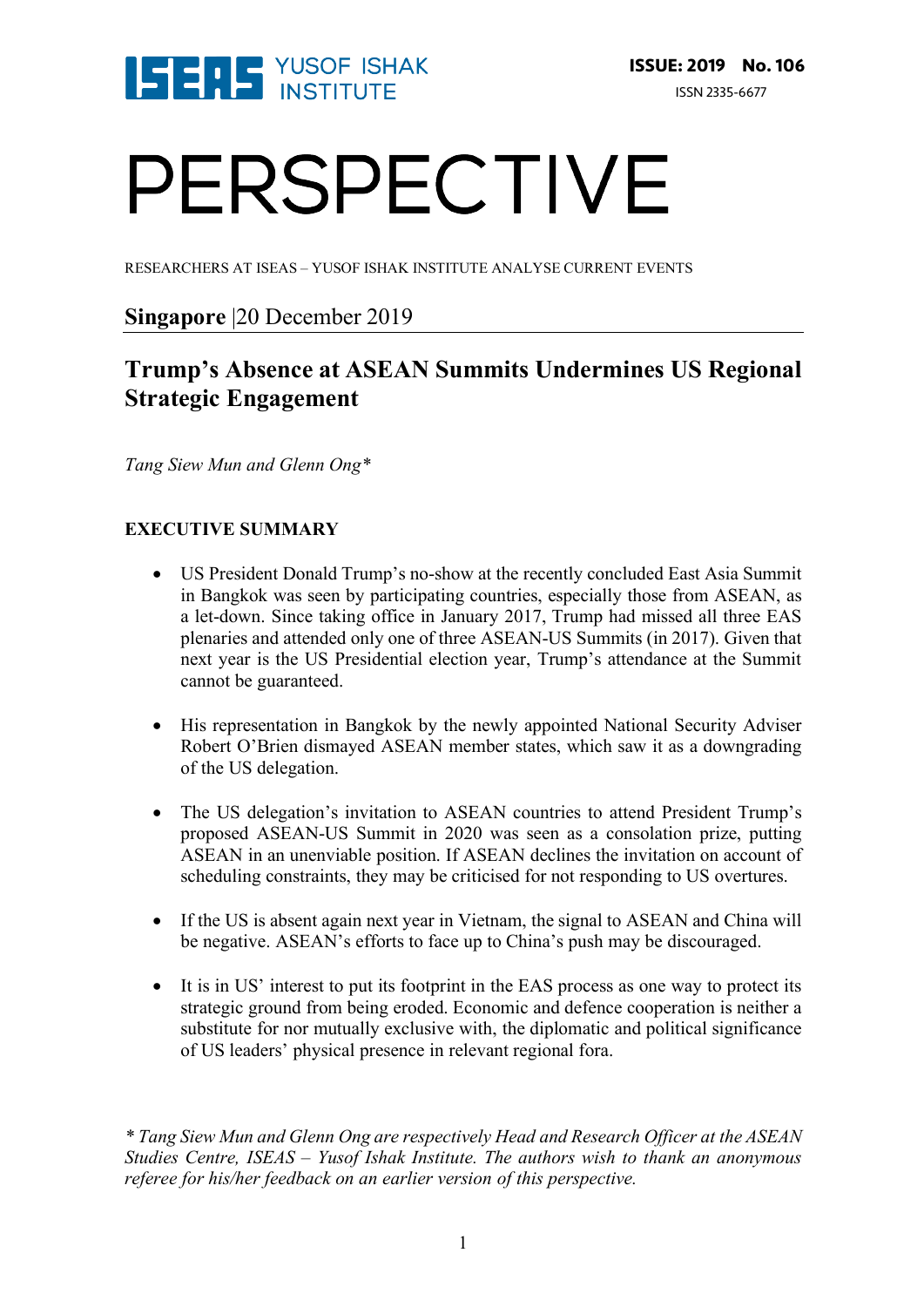

#### **INTRODUCTION**

The US continues to give unclear signals about its commitment to the ASEAN process despite its longstanding relations with East Asia. This position was exacerbated recently by President Donald Trump's decision to skip the ASEAN-US Summit and the 14<sup>th</sup> East Asia Summit (EAS) in Bangkok, held on 3-4 November 2019. However, it was not Trump's absence that was jarring, as he was not the first – nor will he be the last – US president to miss such summits.1 Disappointment with the US lies in the manner in which the president's absence was handled, or rather, mishandled. The longstanding and generally accepted practice of the vice-president or the secretary of state deputising for the president under extenuating circumstances appears to have been abandoned. President Trump dispensed with this convention by naming National Security Adviser Robert O'Brien as his Special Envoy to the ASEAN-US Summit and EAS.

This article is a rejoinder to assertions advanced by ASEAN sceptics that the regional organisation had placed exceedingly high and unreasonable expectations on the US president to attend ASEAN summits and the EAS without offering tangible payoffs to the US. In fact, understanding diplomacy as being in this transactional mode is counterproductive to the US and only serves to undermine US standing and credibility in the region at a time when the region's suspicion of American disinterest is mounting. This article presents a critique from four different aspects: (1) parity in representation, (2) summit invitation protocol, (3) ASEAN leadership in regional mechanisms, and (4) conflating partnership with participation.

#### **PARITY AND PROTOCOL**

The US cleared the air on Washington's representation at the ASEAN-related summits with the release of a White House statement on 29 October 2019, which announced the appointment of O'Brien as Trump's Special Envoy. <sup>2</sup> Mr. O'Brien's appointment was instructive in several respects. First, the US scored an unenviable first by sending the lowestranked representation by any participating state to the EAS in its 14-year history. Prior to O'Brien's appointment, the lowest representation by any EAS participant did not slip below the level of foreign ministers. Indeed, US and Russian leaders were represented by their foreign ministers for the  $6<sup>th</sup>$ ,  $7<sup>th</sup>$ ,  $8<sup>th</sup>$ , and  $12<sup>th</sup>$  EAS when they could not avail themselves. However, the US' downgraded delegation this year is unprecedented and marks a new low for US diplomacy with ASEAN.

Second, President Trump's designation of O'Brien as his Special Envoy was a poorly conceived attempt to confer upon a non-cabinet appointee a veneer of parity with ASEAN heads of government. The fact that the White House had felt it necessary to bestow O'Brien with additional titles already amounts to an admission that the US was subverting diplomatic convention. Fittingly, ASEAN returned the favour by downgrading its representation at the ASEAN-US Summit, with all but three ASEAN leaders assigning their foreign ministers to meet O'Brien. The irony appeared to have been lost on the US delegation. American officials saw this response as a snub and lobbied hard for the full ASEAN leaders' line-up to meet with O'Brien. In fact, American diplomats took ASEAN's good intentions, which went beyond diplomatic conventions, in highly personal terms. *The Japan Times* reported that US diplomats delivered a strong rebuke to their ASEAN counterparts: "A full or partial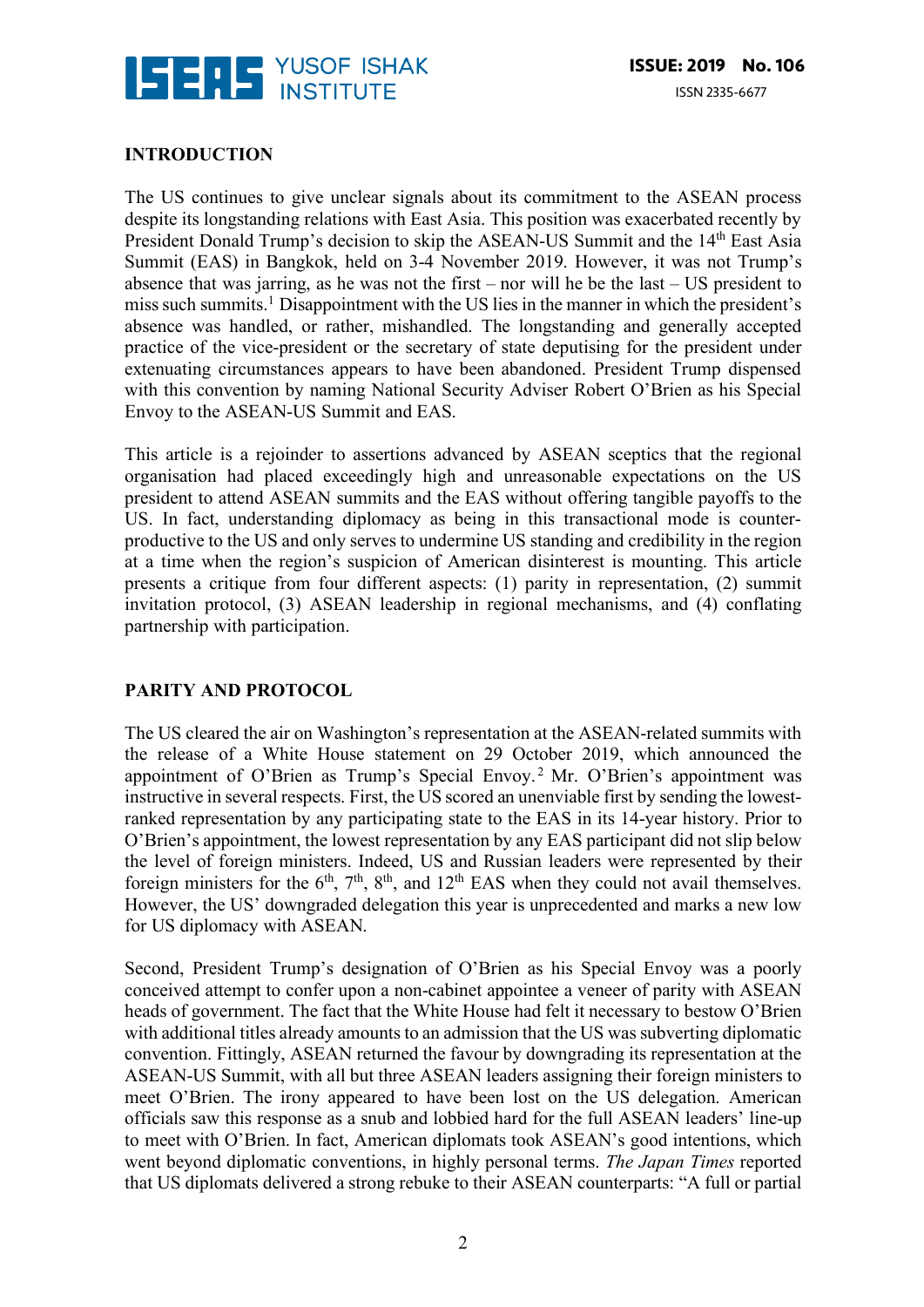

boycott by ASEAN leaders will be seen as an intentional effort to embarrass the President of the United States of America and this will be very damaging to the substance of the ASEAN-U.S. relations."3 While the US was concerned with saving its own 'face', it lacked the empathy to consider how poorly the ASEAN leaders would be regarded by their citizens and the international community if they agreed to the unprecedented move to grant diplomatic parity between heads of government and sub-cabinet political appointees.

Rather than view the ASEAN move negatively, the US should recognise the regional organisation's ingenuity in assisting the US to 'save face'. After robust closed-door discussions, ASEAN agreed to be represented by three leaders and seven foreign ministers. The three leaders were Thailand Prime Minister Prayut Chan-o-cha (then-ASEAN Chair), Vietnam Prime Minister Nguyen Xuan Phuc (incoming ASEAN Chair), and Laos Prime Minister Thongloun Sisoulith (Coordinator for ASEAN-US Dialogue Partnership). The comparatively high-level representation on ASEAN's side was in fact already a marked concession to the US, and shows ASEAN's recognition of O'Brien's relative seniority within the US political structure. Unfortunately, this generous gesture was lost on US policymakers and Western observers. The entire fallout might have been less pronounced – and even averted – had Trump chosen Secretary of Commerce Wilbur Ross, who was present in Bangkok at the time of the EAS and ASEAN-US Summit, as his emissary.

In fact, critics of ASEAN's alleged snub of O'Brien missed two important points. First, it was Trump who first snubbed ASEAN by skipping the Bangkok meeting, and who later compounded matters by failing to dispatch Vice-President Pence in his place. Instead, his appointment of a non-cabinet representative only served to accentuate the apparent snub. Second, if the roles were reversed, it would be unimaginable for Trump to meet ASEAN's non-ministerial representatives for a meeting pegged at a summit level. Why then should US officials and ASEAN critics expect ASEAN to accept this unequal and diplomatically untenable treatment? Washington's familiar refrain that all countries are equal in the eyes of international law by virtue of their sovereignty jibes poorly with its implicit expectation that America deserves special dispensation. Moving forward, if the US behaves in a similar fashion at next year's bilateral summit, ASEAN should seriously consider further downgrading its representation to the Senior Officials' (SOM) level to prevent the '3 leaders + 7 foreign ministers' modality from becoming the norm in ASEAN's engagement with the US and other Dialogue Partners.

#### **SUMMIT INVITATION**

Mr. O'Brien's conduct at the ASEAN-US Summit did not win the US many friends when he blindsided ASEAN by conveying Trump's invitation to the ASEAN leaders for a "special summit" in the first quarter of 2020. Predictably, O'Brien's antics did not go down well with ASEAN leaders, who are generally averse to megaphone diplomacy and grandstanding. The fact that the US failed to provide prior courtesy notification to either Thailand (ASEAN Chair and Summit host) or Laos (Coordinator of ASEAN-US Dialogue Relations) points to a glaring diplomatic omission that did not sit well with ASEAN leaders.

Aside from the diplomatic slip-up, the invitation puts ASEAN in an uncomfortable position. How would ASEAN leaders reconcile accepting the invitation with the circumstances in which the invitation was extended? ASEAN citizens on the streets of Jakarta, Hanoi, or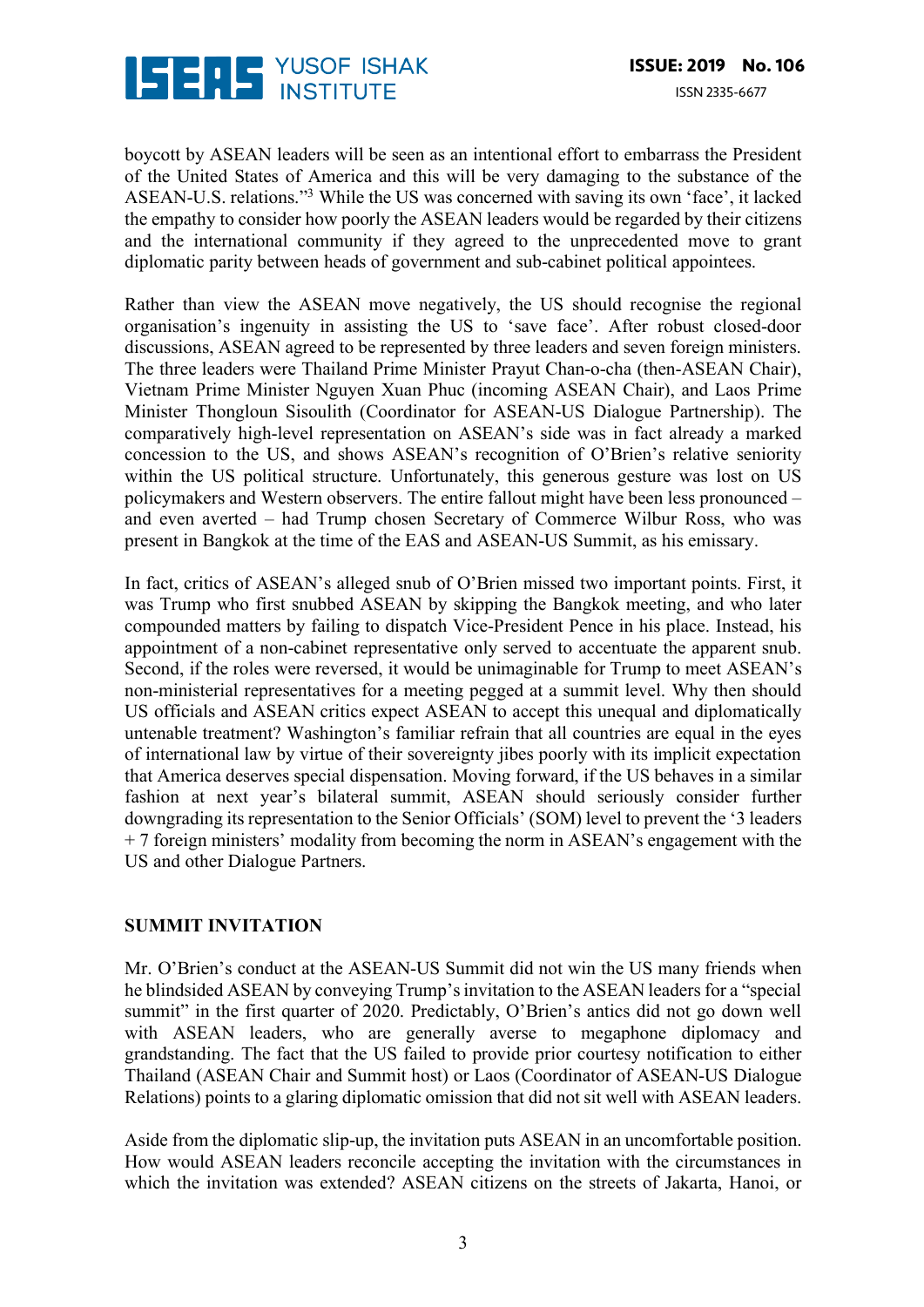

Yangon will interpret the invitation as evidence of asymmetrical dynamics between the US and ASEAN, with the US offering the summit as a 'consolation prize' and 'summoning' the ten smaller states of ASEAN at its convenience. This tributary-like diplomacy may not be what Washington had intended, but it might nevertheless be how the invitation would be perceived in the region and beyond.

From a practical viewpoint, summits require meticulous planning and coordination, which in itself makes the "first quarter 2020" deadline rather challenging. The invitation will put pressure on Vietnam's planning of its already-inundated chairmanship calendar. More importantly, the US has to put meat to bare bones on the substance of the proposed summit, even as policymakers in ASEAN capitals await a substantive elaboration of the US' Asia policy beyond the ill-defined concept of the "Indo-Pacific". Indeed, one is left to wonder if the US issued the summit invitation with the expectation that it would not be accepted. After all, if ASEAN declines the invitation on account of scheduling constraints, Washington would be handed a convenient out, and ASEAN critics would be vindicated in their claims that ASEAN was not working hard enough to deepen ties with the US.

ASEAN will also have to weigh the political sensitivities of the impeachment process as it progresses through the US House of Representatives. Would ASEAN want to risk flying into the eye of the US political storm as the impeachment process extends into 2020? There is also the matter of the US presidential election primaries and campaign. Western leaders typically avoid visiting states during national election campaigns to maintain the semblance of non-partisanship. ASEAN should abide by the same convention and respect the US political process. At the same time, ASEAN should not be seen to lean towards either side of the US political spectrum. These delicate considerations make a strong case for postponing the ASEAN-US summit to a later and more appropriate date, ideally in 2021.

#### **ASEAN CENTRALITY OR MONOPOLY?**

One analysis of President Trump's continued reluctance to attend ASEAN-related summits is his apparent dislike of the modality of the EAS, which accords ASEAN control of the agenda and privileges discussion over spectacle. Hence, Trump will not invest in a forum halfway across the globe that the US does not host or lead because of his personal "disdain for long-distance trips that do not culminate in blockbuster deals that earn him bragging rights at home".<sup>4</sup> American officials must realise that this position is untenable and damages US credibility. The US was cognizant of the terms it was acceding to when it sought membership to the forum, which it joined in 2011. Thus, it is not unreasonable for ASEAN and the five Dialogue Partners in the EAS to expect the US to live up to its commitment and support to keep the EAS as a leaders-led forum. It is also noteworthy that the US had six years to observe the functioning of the EAS when it was established in 2005 before joining in 2011. If the US cannot be counted upon to abide by terms and norms that it has publicly acceded to, then it will find its claim to enjoy legitimacy as a world leader hard to substantiate.

It is worthwhile for US officials to ensure that domestic political turbulence does not disrupt America's summit-level commitment to regional processes. Indeed, ASEAN's much misunderstood monopoly of the ASEAN-led processes is critical to keeping these processes functioning as well as sustaining support from extra-regional states. The desire to retain the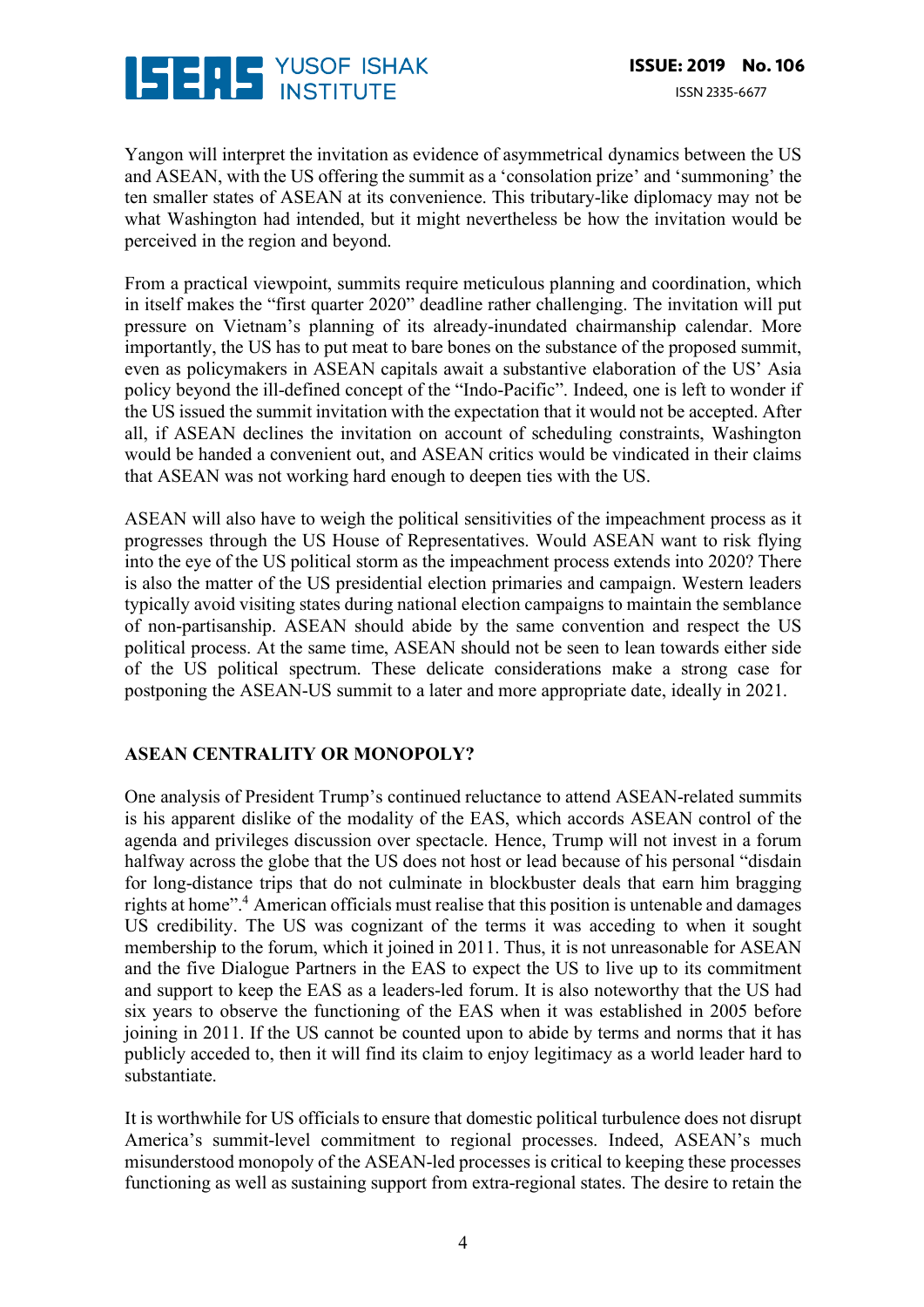

original essence of the EAS as an ASEAN-led forum is a strategic imperative that serves the US' interest as much as it does ASEAN's. Like all ASEAN-led mechanisms and processes, the EAS cannot afford to be politicised or hijacked by external parties as a medium of major power competition. If ASEAN were to permit the US an active and direct hand in shaping the EAS agenda a certain year, it would have to allow other EAS participants the same opportunity to do so in future gatherings. This outcome could not only dilute the credibility and trust that ASEAN Dialogue Partners have in the EAS, but also inundate the EAS with a multitude of conflicting agendas, and result in the forum's unravelling. By implication, advocates for the dilution of ASEAN leadership must consider if the US is willing to accept the possibility of Chinese influence permeating the leadership of the EAS or the ASEAN Defence Ministers' Meeting Plus (ADMM-Plus). The truth of the matter is that ASEAN is the only party acceptable to all regional stakeholders, and it is to Washington's benefit that it is seen to be supporting this reality.

ASEAN's sole stewardship of the EAS and other ASEAN mechanisms means that the agenda of these platforms can be kept neutral and agreeable to all parties. By implication, the region can be preserved as an inclusive arena with equal opportunities for all external partners to engage the region. ASEAN centrality might result in imperfect cooperation, but it is certainly a better outcome than less cooperation or outright hostility.

To be sure, ASEAN is also mindful that the participation of top leaders at every summit is not feasible due to unforeseen domestic exigencies and concerns. For example, ASEAN was understanding and supportive when President Barack Obama was unable to attend the 8<sup>th</sup> EAS in 2013 when the US Congress failed to prevent a government shutdown, and ASEAN appreciated the Obama administration's effort to maintain a higher level of quantitative and qualitative engagement with the region. In contrast, the Trump administration's record has been found wanting thus far. For the record, Trump's no-show at the Bangkok summit was his third consecutive absence. The closest he got to participating in the summit was his attendance at the EAS luncheon in 2017. That year, the US was represented by Secretary of State Rex Tillerson, while Trump skipped the plenary session and departed from the Philippines ahead of schedule.<sup>5</sup>

Moreover, the absence of top US leaders at the EAS amounts to more than just a snub to ASEAN leaders. It can also be construed – and is likely to have been interpreted – as an affront towards the non-ASEAN participants, all of whom have been represented by their respective heads of government or foreign ministers since the EAS' founding. Trump's absence from the EAS deprived the top US leadership of the opportunity to interface with these non-ASEAN leaders.

#### **PARTNERSHIP NOT A SUBSTITUTE FOR PARTICIPATION**

In a speech delivered in Bangkok at the Indo-Pacific Business Development Mission on 4 November 2019, Secretary of Commerce Wilbur Ross presented the smoking gun for why the US should be – and should have been – represented in Southeast Asia at the highest levels. Mr. Ross noted that the "Indo-Pacific is the single most consequential region for America's future".<sup>6</sup> Indeed, the State Department also observed that "ASEAN sits at the geographical center of the Indo-Pacific and is central to our vision".7 Specifically, the "two way-trade figure of US\$2 trillion" between the US and the Indo-Pacific "far surpasses" U.S.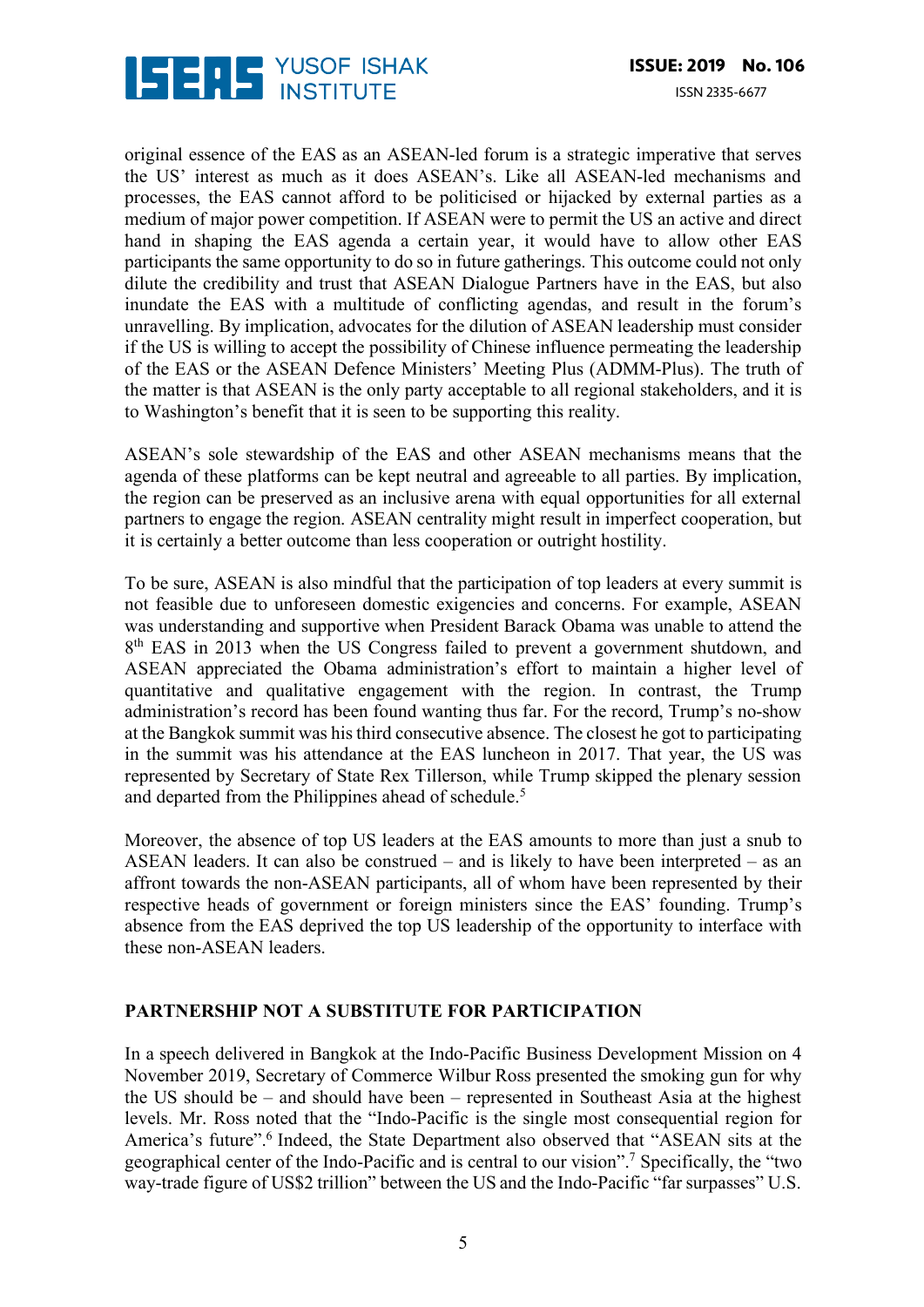

trade with Europe (US\$1.5 trillion), South and Central America (US\$1.2 trillion), and Africa (US\$89 billion).<sup>8</sup> Moreover, the US is "the largest source of FDI in the Indo-Pacific Region", with a total investment at end-2018 totalling US\$866 billion, of which "ASEAN is the number-one U.S. investment destination in the Indo-Pacific for American companies".<sup>9</sup>

When Ross took pains to stress that "there is US\$29 billion more U.S. FDI in ASEAN than in China and Japan combined,"10 he was preaching to the wrong communion. This point should be underlined in the White House rather than in Southeast Asia. It should go without saying that ASEAN attracts a high amount of American investments because its economic potential is attractive to US investors. It is imperative that the US recognises that it stands to reap enormous gains from ASEAN's peace and prosperity, and concomitantly has a lot to lose if does not increase its presence the region.

Although emphatic official declarations of ASEAN's centrality by US elites can be used as a reflection of their understanding of ASEAN's inherent value to America, US engagement in the last three years has been inconsistent at best. The Asia Reassurance Initiative Act (ARIA) and the Better Utilization of Investment Leading to Development Act (BUILD) are two bright spots, but their impact is drowned out by Washington's failure to address structural issues, such as the appointment of ambassadors in their ASEAN and Singapore missions. Top US leaders have much to gain by making their presence felt in the region to protect their strategic ground from being eroded, to say nothing of building on existing interests.11 Consistent – even enhanced – economic and defence cooperation is neither a substitute for nor mutually exclusive with the diplomatic and strategic significance of top US leaders' physical presence in relevant regional fora. Similarly, Trump's persistent absence from the ASEAN scene, coupled with the inconsistent engagement of the administration's senior officials, plays directly into the hands of US' strategic rivals in the region who have the advantage of geographical proximity and a better grasp of Asian culture and sensibilities.

#### **CONCLUSION**

The US has pursued political and economic ties with ASEAN member states because doing so serves its economic and strategic interests. Crucially, it has done so on mutually agreeable terms, in spite of the fact that US officials had little hand in shaping some of those conditions. Likewise, ASEAN has welcomed cooperation with the US alongside other external powers because doing so serves ASEAN's interests of cultivating an open and inclusive regional architecture where every state is treated as an equal partner. In other words, the ASEAN-US relationship is two-way and mutually beneficial.

Such ties require a degree of physical presence and interaction by top leaders from both sides that is proportionate to the relationship's importance. ASEAN leaders, as well as their Dialogue Partner counterparts (including the US), have always accepted this premise as a matter of principle. Summit-level leaders of ASEAN and its Dialogue Partners have made consistent and sincere efforts to participate actively and personally to defend and advocate for their national and regional interests at Leaders-only platforms. ASEAN would be doing itself, the region, and its Dialogue Partners a disservice if it were to allow exceptions to the rule.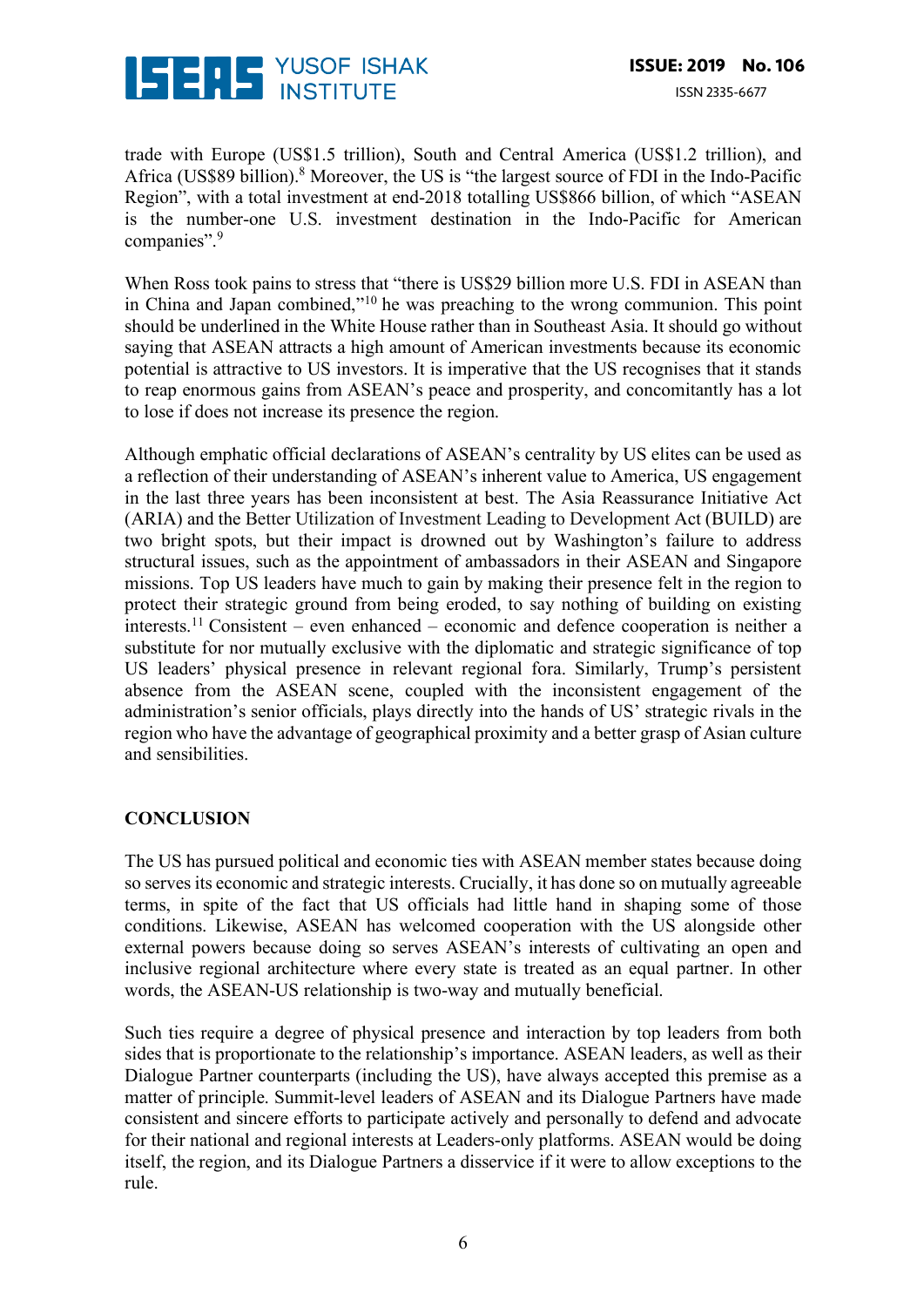

 

It matters less whether – and by how much – the US' defence, security, and economic engagements far outweigh those of its identified strategic competitors. It is likewise less important to determine the intentions, however benign, that informed the reduction in stature of the US delegation. Instead, what will perhaps have more resonance around the capitals of ASEAN and its Dialogue Partners is the signal the US is dispatching by not appearing to accord ASEAN and its Dialogue Partners the degree of respect that is congruent with and proportionate to ASEAN's purported importance in America's Indo-Pacific strategy.

November 14, 2017, https://www.theguardian.com/us-news/2017/nov/14/donald-trump-skips-eastasia-summit-on-final-day-of-12-day-tour. 6 "Remarks by Commerce Secretary Wilbur L. Ross at the Indo-Pacific Business Development

Mission," November 4, 2019, U.S. Department of Commerce,

https://www.commerce.gov/news/speeches/2019/11/remarks-commerce-secretary-wilbur-l-ross-

4Nov2019.pdf, p. 6. See also *Indo-Pacific Strategy Report*, June 1, 2019, U.S. Department of Defense, https://media.defense.gov/2019/Jul/01/2002152311/-1/-1/1/DEPARTMENT-OF-DEFENSE-INDO-PACIFIC-STRATEGY-REPORT-2019.PDF, pp. 28–30, 36–40.

<sup>8</sup> "Remarks by Commerce Secretary Wilbur L. Ross," November 4, 2019.

<sup>1</sup> Ang Cheng Guan, "Trump Skips ASEAN Summit, Continuing a Presidential Tradition," *History News Network*, November 24, 2019, http://hnn.us/article/173698.<br><sup>2</sup> "President Trump Announces the United States Government Mission to the United States-

Association of Southeast Asian Nations Summit and East Asia Summit," The White House, October 29, 2019, https://www.whitehouse.gov/briefings-statements/president-trump-announcesunited-states-government-mission-united-states-association-southeast-asian-nations-summit-eastasia-summit/. 3 "U.S. blasts ASEAN 'effort to embarrass' Trump via partial boycott," *The Japan Times*,

November 4, 2019, https://www.japantimes.co.jp/news/2019/11/04/asia-pacific/politicsdiplomacy-asia-pacific/us-blasts-asean-partial-boycott/#.XeiCmlwzaUk.

<sup>4</sup> Bhavan Jaipragas, "What does Donald Trump's East Asia Summit absence mean for China's regional influence?" *South China Morning Post*, October 30, 2019, https://www.scmp.com/weekasia/politics/article/3035610/what-does-trumps-east-asia-summit-absence-mean-chinas-regional. 5 Oliver Holmes, "Trump skips East Asia Summit on final day of 12-day tour," *The Guardian*,

indo-pacific-business-development. 7 *A Free and Open Indo-Pacific: Advancing a Shared Vision*, November 4, 2019, U.S. Department of State, https://www.state.gov/wp-content/uploads/2019/11/Free-and-Open-Indo-Pacific-

 $9$  Ibid.

 $10$  Ibid.

<sup>&</sup>lt;sup>11</sup> Yohei Muramatsu, "Trump skips ASEAN Summit again, ceding influence to China," *Nikkei Asian Review*, November 1, 2019, https://asia.nikkei.com/Politics/International-relations/Trumpskips-ASEAN-Summit-again-ceding-influence-to-China.